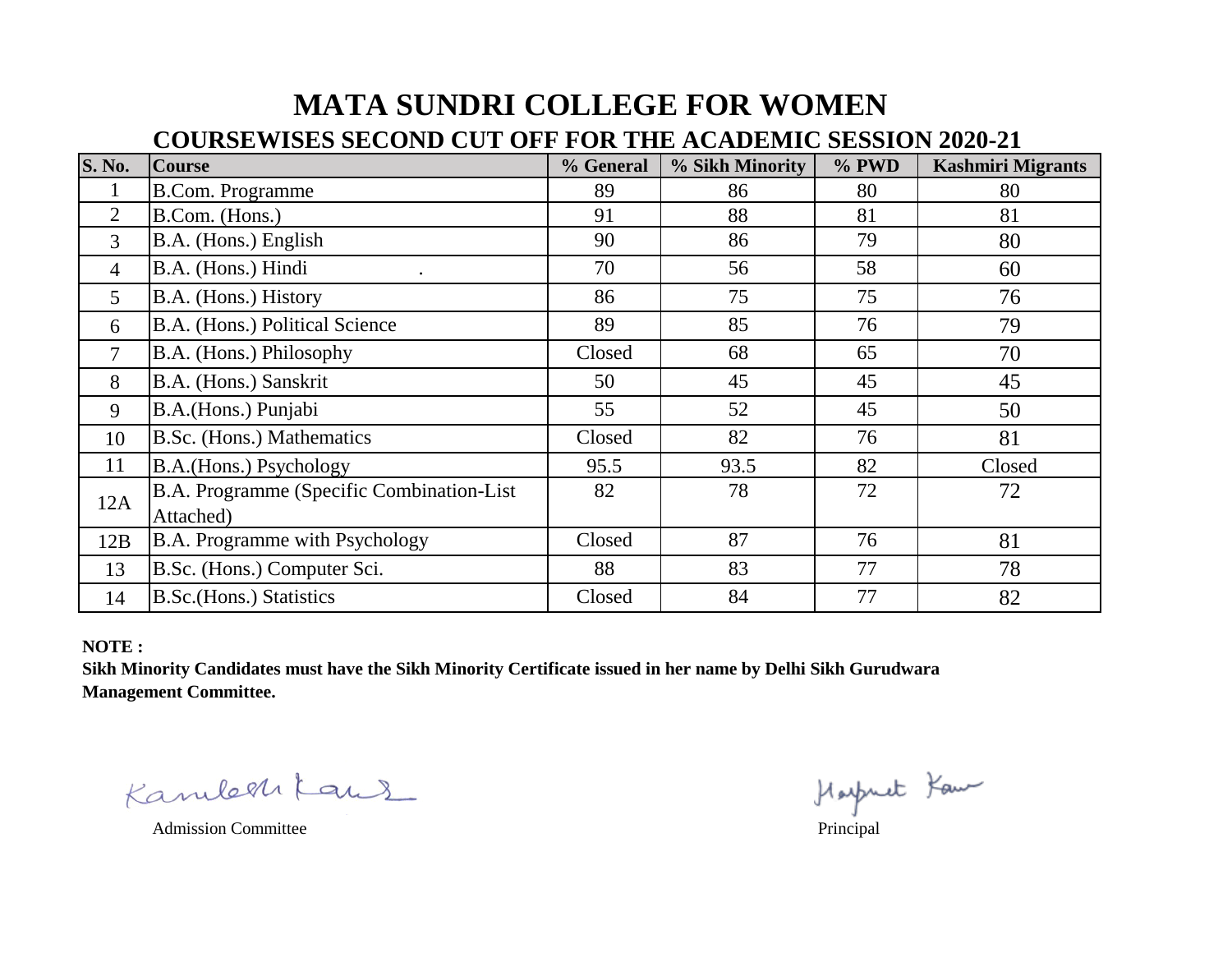## **MATA SUNDRI COLLEGE FOR WOMEN**

|                | COURSEWISE (Specific Combinations of B.A. Programme) SECOND CUT OFF FOR THE ACADEMIC SESSION 2020-21       |           |                 |       |                          |  |
|----------------|------------------------------------------------------------------------------------------------------------|-----------|-----------------|-------|--------------------------|--|
| <b>S. No.</b>  | <b>Course</b>                                                                                              | % General | % Sikh Minority | % PWD | <b>Kashmiri Migrants</b> |  |
| $\mathbf{1}$   | $B.A$ Programme (Hindi + History)                                                                          | 82        | 78              | 72    | 72                       |  |
| $\overline{2}$ | <b>B.A Programme (Hindi+Music)</b>                                                                         | 82        | 78              | 72    | 72                       |  |
| $\overline{3}$ | <b>B.A Programme(Hindi+OMSP)</b>                                                                           | 82        | 78              | 72    | 72                       |  |
| $\overline{4}$ | B.A Programme(Hindi+ Philosophy)                                                                           | 82        | 78              | 72    | 72                       |  |
| $\overline{5}$ | B.A Programme(Hindi+ Political Science)                                                                    | 82        | 78              | 72    | 72                       |  |
| 6              | B.A Programme(Punjabi +Music)*                                                                             | 78        | 74              | 68    | 68                       |  |
| $\tau$         | <b>B.A Programme</b> (Punjabi + History)*                                                                  | 78        | 74              | 68    | 68                       |  |
| 8              | B.A Programme (Punjabi + OMSP) $*$                                                                         | 78        | 74              | 68    | 68                       |  |
| 9              | B.A Programme (Punjabi + Political Science)*                                                               | 78        | 74              | 68    | 68                       |  |
| 10             | B.A Programme (Sanskrit + OMSP) $*$                                                                        | 78        | 74              | 68    | 68                       |  |
| 11             | B.A Programme (Sanskrit + History)*                                                                        | 78        | 74              | 68    | 68                       |  |
| 12             | B.A Programme (Sanskrit + Political Science)*                                                              | 78        | 74              | 68    | 68                       |  |
| 13             | B.A. Programme (Advertising, Sales Promotion<br>and Sales Management (ASPSM) + Economics                   | 82        | 78              | 72    | 72                       |  |
| 14             | <b>B.A Programme (Advertising, Sales Promotion</b><br>and Sales Management (ASPSM) +<br><b>Mathematics</b> | 82        | 78              | 72    | 72                       |  |
| 15             | <b>B.A Programme (Advertising, Sales Promotion)</b><br>and SalesManagement (ASPSM) + Philosophy)           | 82        | 78              | 72    | 72                       |  |
| 16             | <b>B.A Programme (Economics + History)</b>                                                                 | 82        | 78              | 72    | 72                       |  |
| 17             | <b>B.A Programme (Economics + Mathematics)</b>                                                             | 82        | 78              | 72    | 72                       |  |